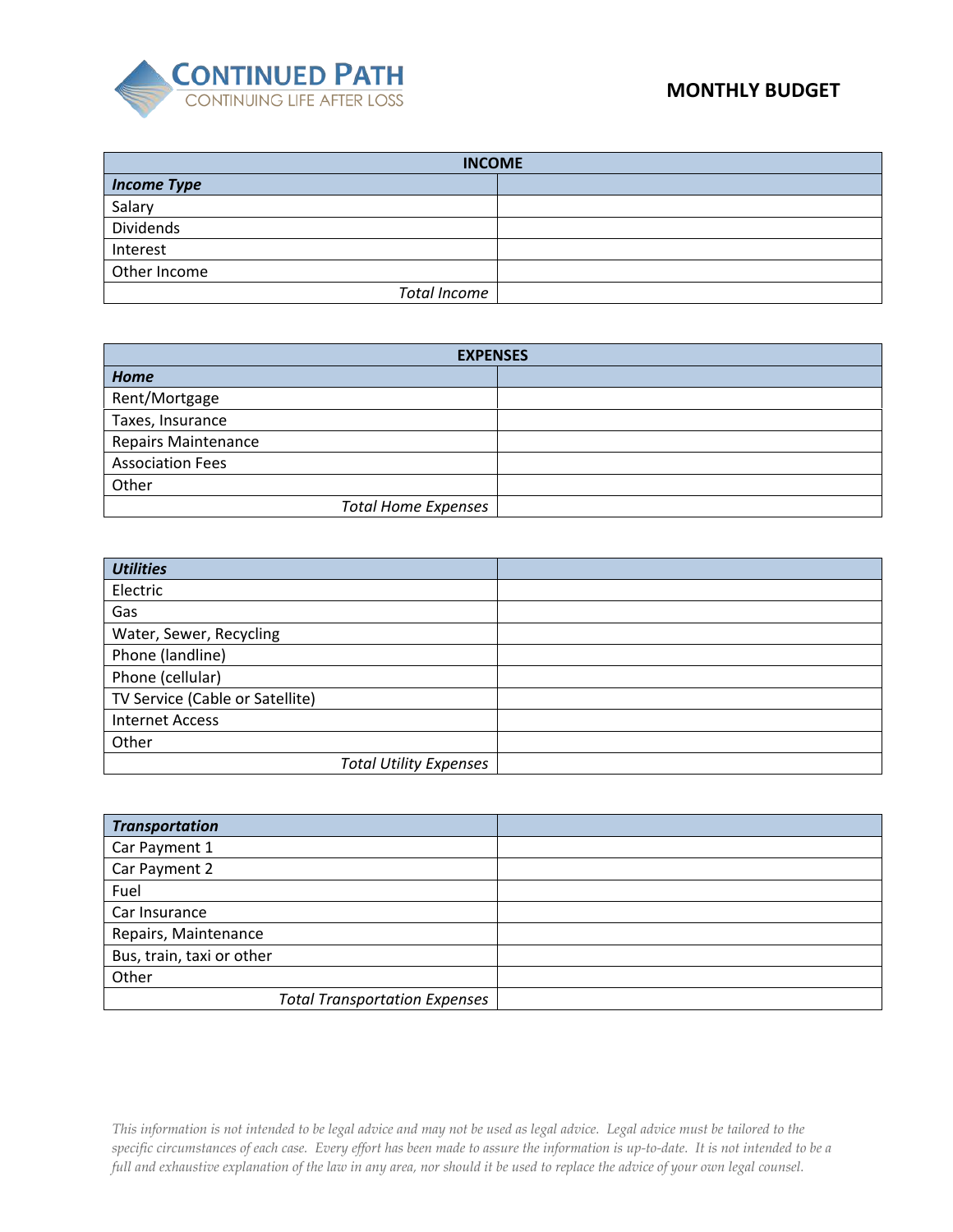

## **MONTHLY BUDGET**

| <i><u><b>Insurance</b></u></i>                    |  |
|---------------------------------------------------|--|
| Health Insurance                                  |  |
| Life Insurance                                    |  |
| <b>Disability Insurance</b>                       |  |
| Homeowner's Insurance                             |  |
| (if not included in your monthly mortgage)        |  |
| Mortgage Insurance                                |  |
| (if applicable, not included in monthly mortgage) |  |
| Other                                             |  |
| <b>Total Insurance Expenses</b>                   |  |

| <b>Debts</b>               |  |
|----------------------------|--|
| Credit Card 1              |  |
| Credit Card 2              |  |
| Credit Card 3              |  |
| <b>Student Loans</b>       |  |
| Private Loans              |  |
| Lines of Credit            |  |
| <b>Total Debt Expenses</b> |  |

| <b>Household</b>                                  |  |
|---------------------------------------------------|--|
| Groceries                                         |  |
| Dining Out (restaurants, etc)                     |  |
| Professional Services (landscaping, pool service) |  |
| <b>Supplies</b>                                   |  |
| Activity Supplies & Fees (sports, clubs, etc.)    |  |
| Child Support                                     |  |
| Alimony                                           |  |
| <b>School Tuition &amp; Supplies</b>              |  |
| Other                                             |  |
| <b>Total Household Expenses</b>                   |  |

| <b>Personal Care</b>                          |  |
|-----------------------------------------------|--|
| <b>Prescription Medications</b>               |  |
| <b>Medical Co-Payments</b>                    |  |
| Clothing                                      |  |
| Personal Services (massage, nail, hair, etc.) |  |
| Other                                         |  |
| <b>Total Personal Care Expenses</b>           |  |

*This information is not intended to be legal advice and may not be used as legal advice. Legal advice must be tailored to the specific circumstances of each case. Every effort has been made to assure the information is up-to-date. It is not intended to be a full and exhaustive explanation of the law in any area, nor should it be used to replace the advice of your own legal counsel.*